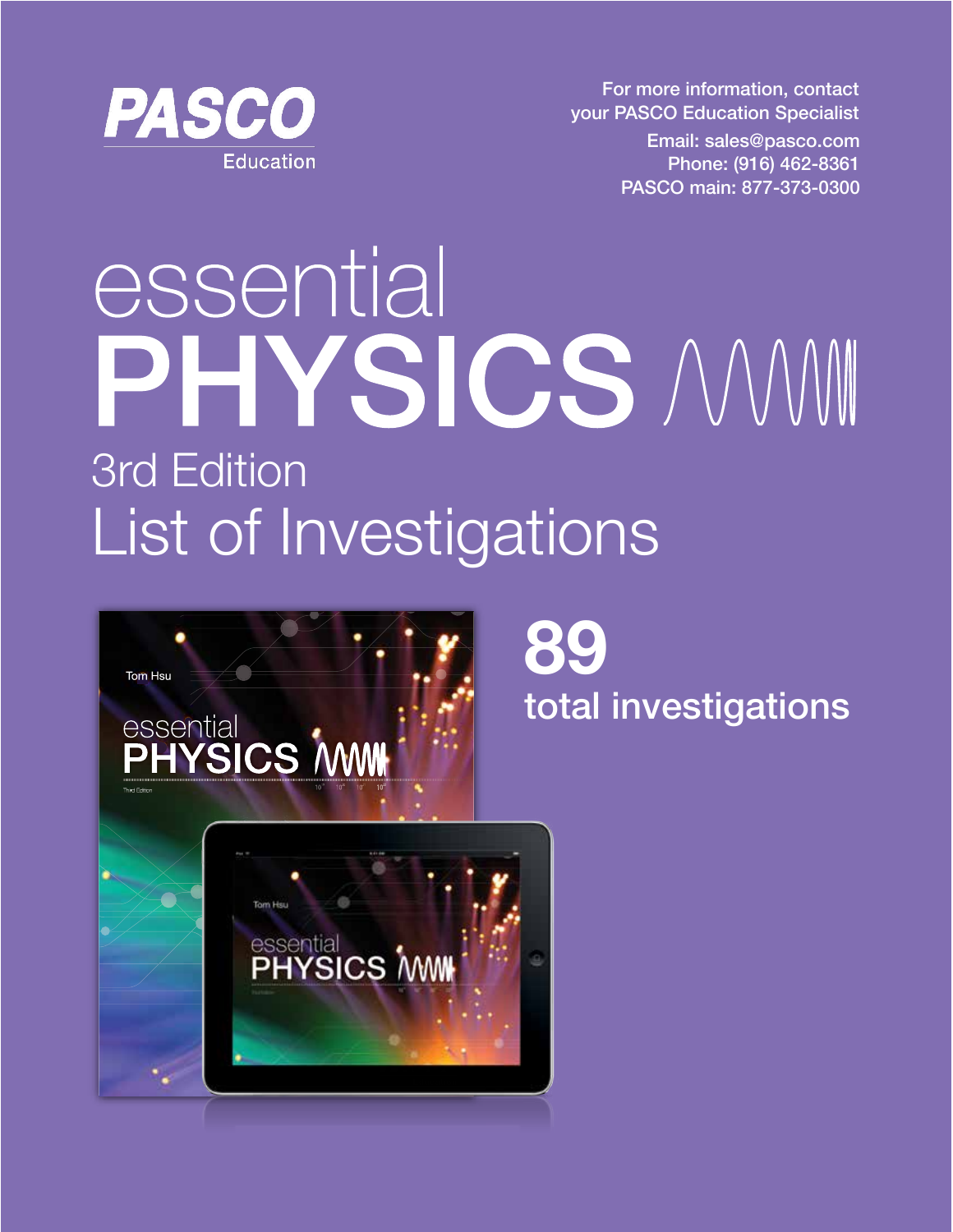#### **Chapter 1: Science of Physics**

| Investigation             | Page # |                | Number   Equipment Package* |
|---------------------------|--------|----------------|-----------------------------|
| <b>Graphs of Motion</b>   |        | 1A             | <b>B.S.C</b>                |
| <b>Musical Sounds</b>     |        | 1B             | Simulation                  |
| <b>RGB Color Matching</b> | 22     | 1 <sup>C</sup> | Simulation                  |

#### **Chapter 2: Physical Quantities and Measurement**

| Investigation                            | Page # | Number | <b>Equipment Package*</b> |
|------------------------------------------|--------|--------|---------------------------|
| Indirect Measurement, Estimation & Scale | 49     | 2A     |                           |
| <b>Graphical Relationships</b>           | 58     | 2B     | Simulation                |
| <b>Algebraic Relationships</b>           | 61     | 2C     | Simulation                |

#### **Chapter 3: Position and Velocity**

| Investigation        | Page # | <b>Number</b> | <b>Equipment Package*</b> |
|----------------------|--------|---------------|---------------------------|
| Displacement         | 74     | 3A            | Simulation                |
| <b>Motion Graphs</b> | 85     | 3B            | B, S, C, Simulation       |

#### **Chapter 4: Acceleration**

| Investigation                  | Page # |    | Number   Equipment Package* |
|--------------------------------|--------|----|-----------------------------|
| Acceleration                   | 112    | 4A | B, S, C                     |
| A Model for Accelerated Motion | 115    | 4B | B, S, C, Simulation         |

#### **Chapter 5: Forces and Newton's Laws**

| Investigation                      | Page # | Number        | $\blacksquare$ Equipment Package* |
|------------------------------------|--------|---------------|-----------------------------------|
| Newton's Second Law                | 145    | 5A            | <b>B, S, C</b>                    |
| Hooke's Law                        | 149    | 5B            | B, S, C                           |
| <b>Static and Kinetic Friction</b> | 156    | <sub>5C</sub> | <b>B, S, C</b>                    |

#### **Chapter 6: Motion in Two and Three Dimensions**

| Investigation                        | Page # | <b>Number</b> | <b>Equipment Package*</b> |
|--------------------------------------|--------|---------------|---------------------------|
| <b>Vector Navigation</b>             | 179    | 6A            | Simulation                |
| <b>Projectile Motion</b>             | 187    | 6B            | Simulation                |
| Acceleration on an Inclined Plane    | 191    | 6C            | B, S, C                   |
| Graphing Motion on an Inclined Plane | 194    | 6D            | Simulation                |

#### **Chapter 7: Circular Motion**

| Investigation             | Page # | Number | <b>Equipment Package*</b> |
|---------------------------|--------|--------|---------------------------|
| <b>Circular Motion</b>    | 209    | 7A     | Simulation                |
| Orbits                    | 218    | 7Β     | Simulation                |
| <b>Extrasolar Planets</b> | 220    | 7C     | Simulation                |

#### **Chapter 8: Static Equilibrium and Torque**

| Investigation             | Page # | Number | Equipment Package* |
|---------------------------|--------|--------|--------------------|
| <b>Static Equilibrium</b> | 240    | 8A     | C. Simulation      |
| <b>Structural Design</b>  | 247    | 8B     | Simulation         |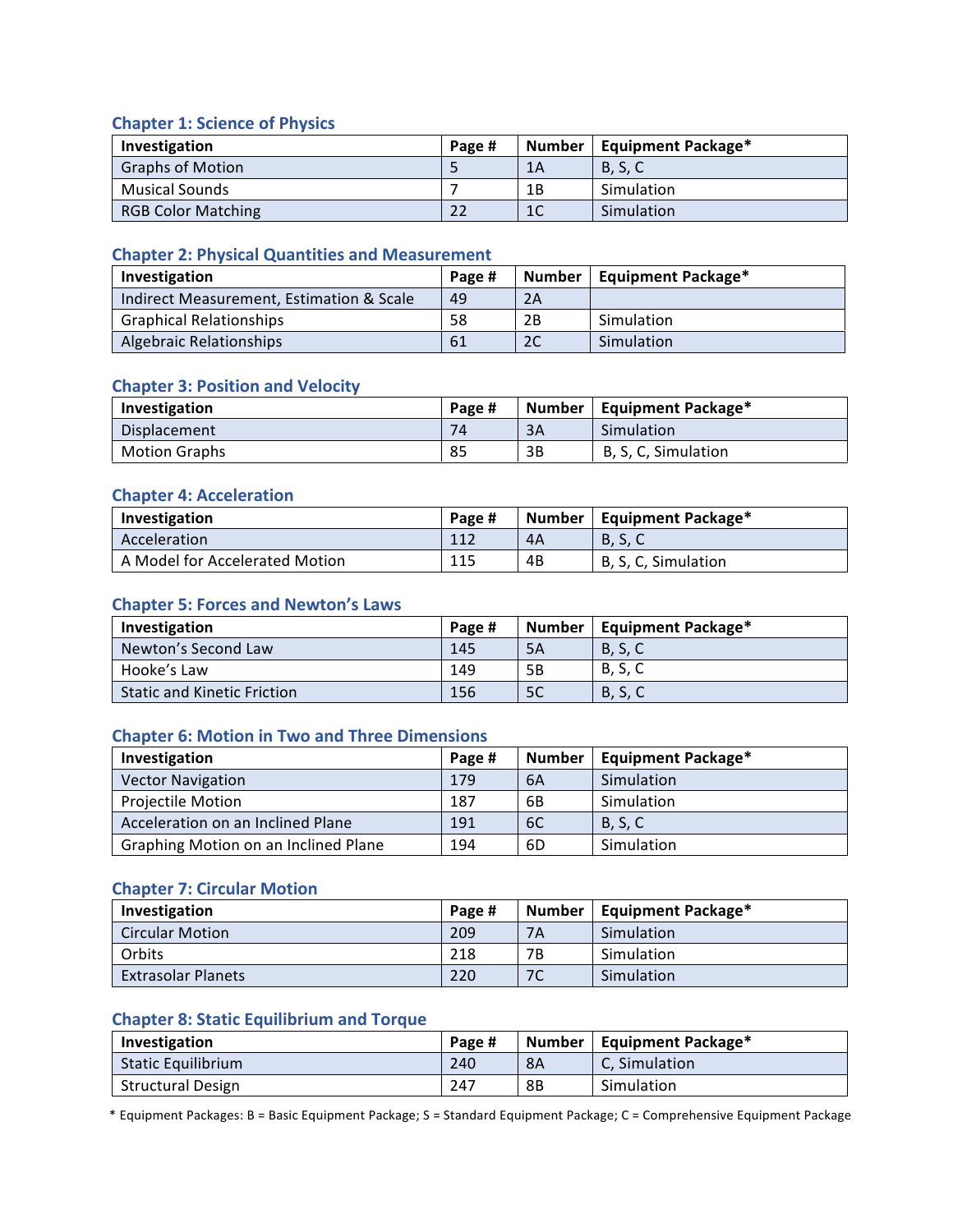# **Chapter 9: Work and Energy**

| Investigation                         | Page # |    | Number   Equipment Package* |
|---------------------------------------|--------|----|-----------------------------|
| Work and the Forces vs Distance Graph | 261    | 9A | B, S, C                     |

# **Chapter 10: Conservation of Energy**

| Investigation                               | Page # | Number          | <b>Equipment Package*</b> |
|---------------------------------------------|--------|-----------------|---------------------------|
| Inclined Plane & the Conservation of Energy | 284    | 10A             | B, S, C, Simulation       |
| Work and Energy                             | 289    | 10B             | B, S, C                   |
| Springs and the Conservation of Energy      | 293    | 10 <sup>C</sup> | <b>B, S, C</b>            |
| <b>Work Done Against Friction</b>           | 296    | 10 <sub>D</sub> | <b>B, S, C</b>            |

# **Chapter 11: Momentum and Collisions**

| Investigation                   | Page # | Number | Equipment Package*  |
|---------------------------------|--------|--------|---------------------|
| <b>Conservation of Momentum</b> | 315    | 11A    | <b>B, S, C</b>      |
| Inelastic Collisions            | 322    | 11B    | <b>B.S.C</b>        |
| <b>Elastic Collisions</b>       | 324    | 11C    | B, S, C, Simulation |

#### **Chapter 12: Machines**

| Investigation             | Page # | Number | Equipment Package* |
|---------------------------|--------|--------|--------------------|
| Levers                    | 336    | 12A    |                    |
| Pulleys                   | 341    | 12B    |                    |
| Ramps and Inclined Planes | 348    | 12C    | B, S, C            |

# **Chapter 13: Angular Momentum**

| Investigation                           | Page # | Number | Equipment Package* |
|-----------------------------------------|--------|--------|--------------------|
| <b>Rotational Inertia</b>               | 368    | 13A    |                    |
| <b>Conservation of Angular Momentum</b> | 371    | 13B    | Simulation         |
| <b>Center of Mass</b>                   | 373    | 13C    |                    |
| Rolling Down an Inclined Plane          | 379    | 13D    |                    |

# **Chapter 14: Harmonic Motion**

| Investigation               | Page # | <b>Number</b> | <b>Equipment Package*</b> |
|-----------------------------|--------|---------------|---------------------------|
| <b>Oscillators</b>          | 393    | 14A           | C, Simulation             |
| Damping and Shock Absorbers | 397    | 14B           | Simulation                |
| Resonance                   | 404    | 14C           | C, Simulation             |

#### **Chapter 15: Waves**

| Investigation                 | Page # | <b>Number</b> | <b>Equipment Package*</b> |
|-------------------------------|--------|---------------|---------------------------|
| <b>Waves</b>                  | 413    | 15A           | C, Simulation             |
| Wave Interactions             | 421    | 15B           | Simulation                |
| Interference                  | 429    | 15C           |                           |
| Wavelength and Standing Waves | 432    | 15D           | Simulation                |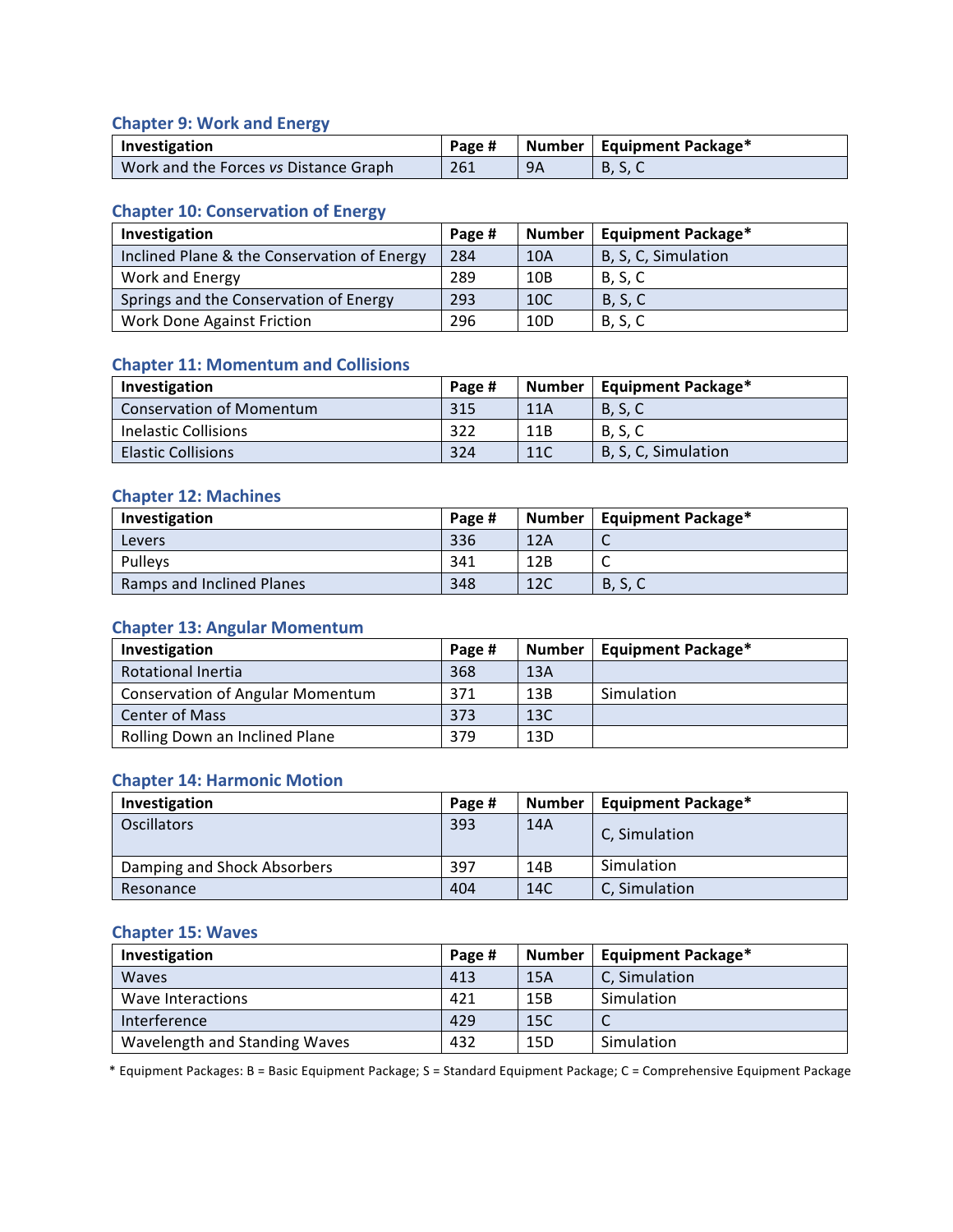#### **Chapter 16: Sound**

| Investigation                 | Page # | Number | <b>Equipment Package*</b> |
|-------------------------------|--------|--------|---------------------------|
| Sound Waves                   | 443    | 16A    | Simulation                |
| Doppler Effect                | 449    | 16B    | Simulation                |
| How Sound Carries Information | 455    | 16C    | Simulation                |
| Resonance and Sound           | 460    | 16D    |                           |

# **Chapter 17: Electricity and Circuits**

| Investigation                   | Page # | <b>Number</b>   | <b>Equipment Package*</b> |
|---------------------------------|--------|-----------------|---------------------------|
| <b>Circuits and Breadboards</b> | 476    | 17A             | S, C                      |
| <b>Voltage and Batteries</b>    | 478    | 17B             | S, C                      |
| Resistors and Ohm's Law         | 487    | 17C             | S, C                      |
| Series and Parallel Circuits    | 494    | 17 <sub>D</sub> | S, C                      |
| <b>Electrical Power</b>         | 498    | 17E             | S, C                      |
| <b>Compound Circuits</b>        | 502    | 17F             | S, C                      |

# **Chapter 18: Electric and Magnetic Fields**

| Investigation                            | Page # | <b>Number</b>   | <b>Equipment Package*</b> |
|------------------------------------------|--------|-----------------|---------------------------|
| Magnetic Force Between Magnets           | 516    | 18A             | S, C                      |
| Magnetic Force Around a Magnet           | 520    | 18B             | Simulation                |
| Static Electricity on Transparent Tape   | 526    | 18C             |                           |
| <b>Electric Field and Electric Force</b> | 532    | 18 <sub>D</sub> | Simulation                |

# **Chapter 19: Electromagnetism**

| Investigation                 | Page # | Number | <b>Equipment Package*</b> |
|-------------------------------|--------|--------|---------------------------|
| <b>Build an Electromagnet</b> | 554    | 19A    |                           |
| <b>Electric Motor</b>         | 556    | 19B    | Simulation                |
| Build a Paper Clip Motor      | 570    | 19C    | S, C                      |

# **Chapter 20: Light and Reflection**

| Investigation                       | Page # |                 | Number   Equipment Package* |
|-------------------------------------|--------|-----------------|-----------------------------|
| Magnification of Mirrors and Lenses | 590    | 20A             |                             |
| Reflection in a Plane Mirror        | 595    | 20 <sub>B</sub> |                             |
| Image Formation for Curved Mirrors  | 602    | 20C             | Simulation                  |

# **Chapter 21: Refraction and Lenses**

| Investigation                                | Page # | Number          | Equipment Package* |
|----------------------------------------------|--------|-----------------|--------------------|
| Refraction of Light                          | 611    | 21A             |                    |
| Creating Real and Virtual Images with Lenses | 617    | 21 <sub>B</sub> |                    |
| Image Formation for a Convex Lens            | 620    | 21C             | C, Simulation      |
| Build a Microscope and a Telescope           | 626    | 21 <sub>D</sub> | C, Simulation      |